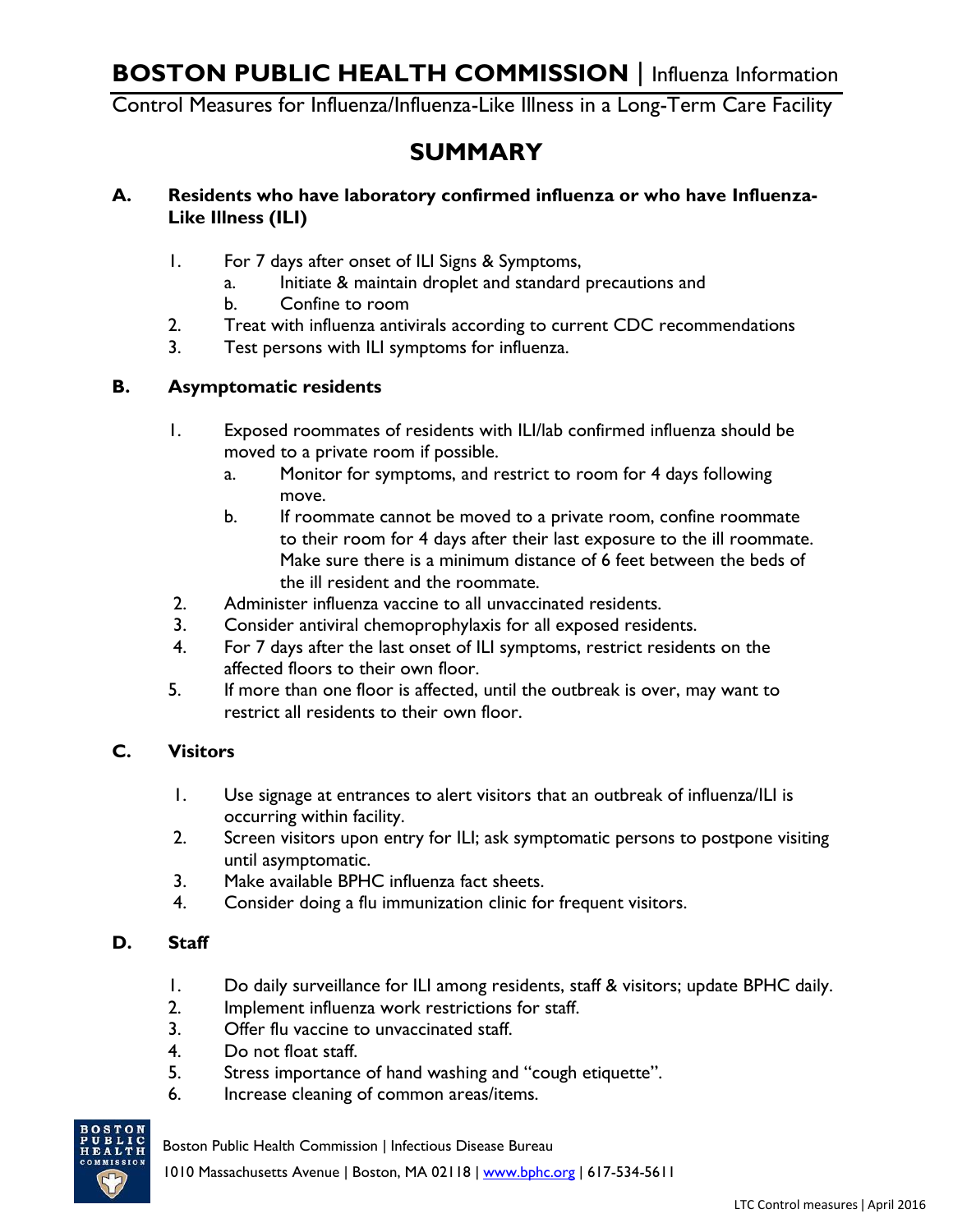## **CONTROL MEASURES FOR INFLUENZA/INFLUENZA-LIKE ILLNESS IN A LONG-TERM CARE FACILITY**

Influenza is a contagious respiratory disease that can cause serious illness and death in longterm care facility residents and illness among staff. Influenza vaccination of staff and residents combined with basic infection control practices can help prevent transmission of influenza. However, because influenza outbreaks can still occur among highly vaccinated long-term care residents, personnel should monitor residents and employees for influenza like illness so control measures can be promptly instituted.

## **I. DEFINITIONS**

- **A. Influenza-like Illness (ILI):** acute onset of fever > 100.4° F and cough or acute onset of fever > 100.4° F and sore throat.
- **B. Infectious Period:** for adults, from 1 day before getting symptoms to about 7 days after symptom onset. Young children and persons with weakened immune systems may be infectious for 10 or more days after symptom onset.
- **C. Incubation Period** (time it takes to develop symptoms after being exposed to an infectious person)**:** 1—4 days.
- **D. Transmission:** primarily spread from person to person via large virus-laden droplets that are generated when infected persons cough or sneeze. These large droplets can then settle on the mucosal surfaces of the upper respiratory tracts of susceptible persons who are within 3-6 feet of the infected persons. Transmission may also occur through direct contact or indirect contact with respiratory secretions such as when touching surfaces contaminated with influenza virus and then touching the eyes, nose or mouth.
- **E. Close contact:** people within 6 feet of a person who's infectious with influenza.

#### **II. CONTROL MEASURES FOR INFLUENZA/INFLUENZA-LIKE ILLNESS IN A LONG-TERM CARE FACILITY**

#### **A. Residents who are lab confirmed for influenza or who have ILI**

**1. Initiate and maintain droplet and standard precautions for 7 days after onset of illness.** Regardless of whether the resident has been vaccinated against influenza or whether the resident is on antivirals or not.

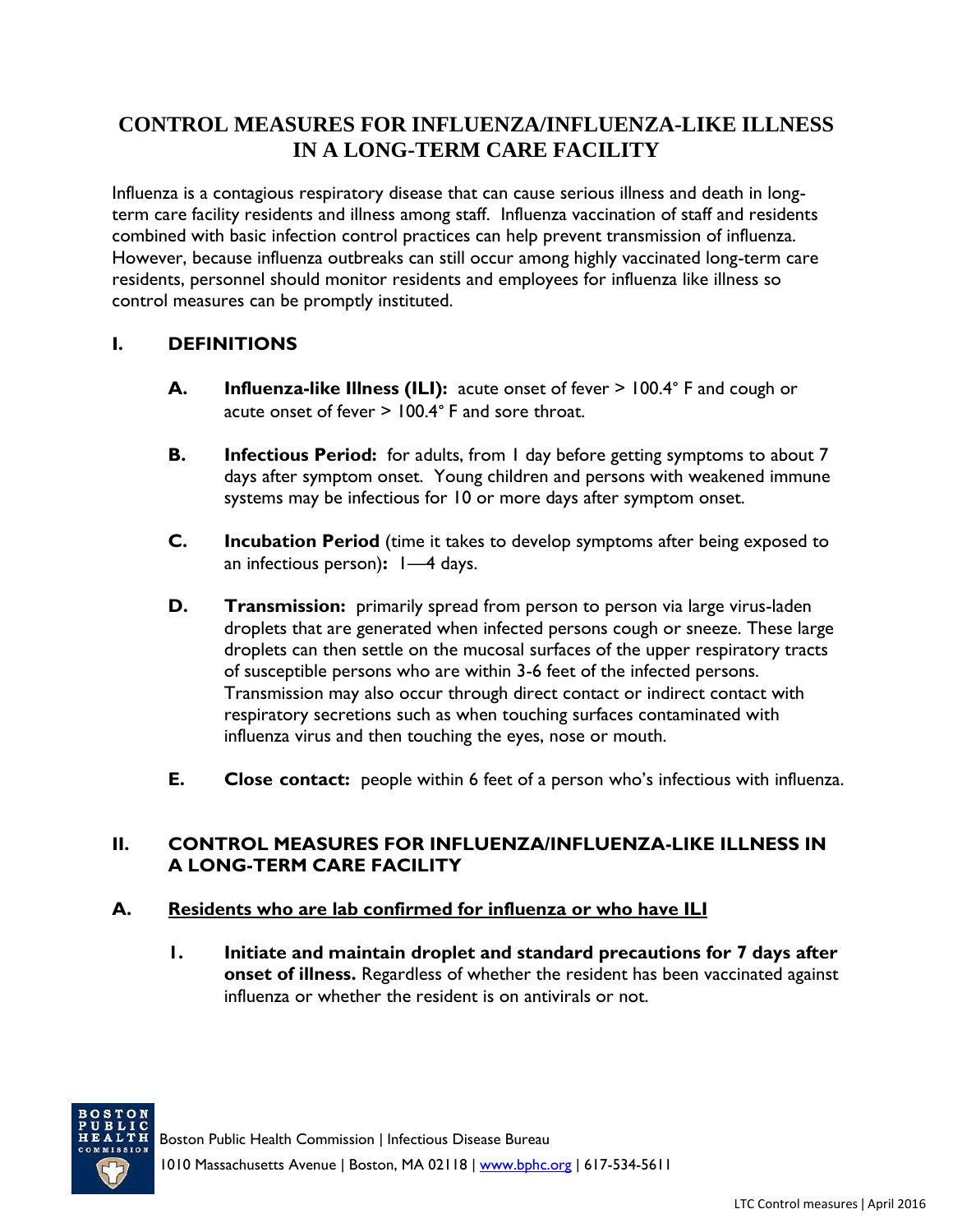- a. Droplet Precautions
- Place resident in a private room. If a private room is not available, cohort all residents suspected to have influenza and then cohort residents with confirmed influenza.
- Wear a surgical or procedure mask upon entering the resident's room if you will be within 6 feet of the resident's face. Remove the mask when leaving the resident's room and dispose of the mask in a waste container. Wash your hands after removing the mask.
- If resident movement or transport is necessary, have the resident wear a surgical or procedure mask, if possible.
- b. [Standard Precautions](http://www.cdc.gov/ncidod/dhqp/gl_isolation_standard.html) (these should be used for any resident with symptoms of a respiratory infection)
- Wear gloves if hand contact with respiratory secretions or potentially contaminated surfaces is anticipated.
- Wear a gown if soiling of clothes with a resident's respiratory secretions is anticipated.
- Change gloves and gowns after each resident encounter and perform hand hygiene as discussed below.
- Decontaminate hands before and after touching the resident, after touching the resident's environment, or after touching the resident's respiratory secretions, whether or not gloves are worn.
- When hands are visibly soiled or contaminated with respiratory secretions, wash hands with soap (either plain or antimicrobial) and water for at least 20 seconds.
- If hands are not visibly soiled, use an alcohol-based hand rub for routinely decontaminating hands. Alternatively, wash hands with soap (either plain or antimicrobial) and water.
- **2. Confine to room**, including serving all meals in resident's room and restricting resident from common activities. If for safety reasons, resident cannot be confined to room, a space of > 6 feet from other residents should be maintained.
- **3. Treat with influenza antivirals.** According to current CDC recommendations, if antiviral medication is used, it should be started as soon as possible. Currently, recommended medications include oseltamivir or zanamivir. Contraindications and adverse events should be considered prior to initiation of any therapy.
- **4. Identify influenza virus** as the causative agent early in the outbreak by performing laboratory testing, particularly on initial cases. Rapid testing for influenza can be helpful, but both false negative and false positive test results can occur. PCR tests provide more specific information.

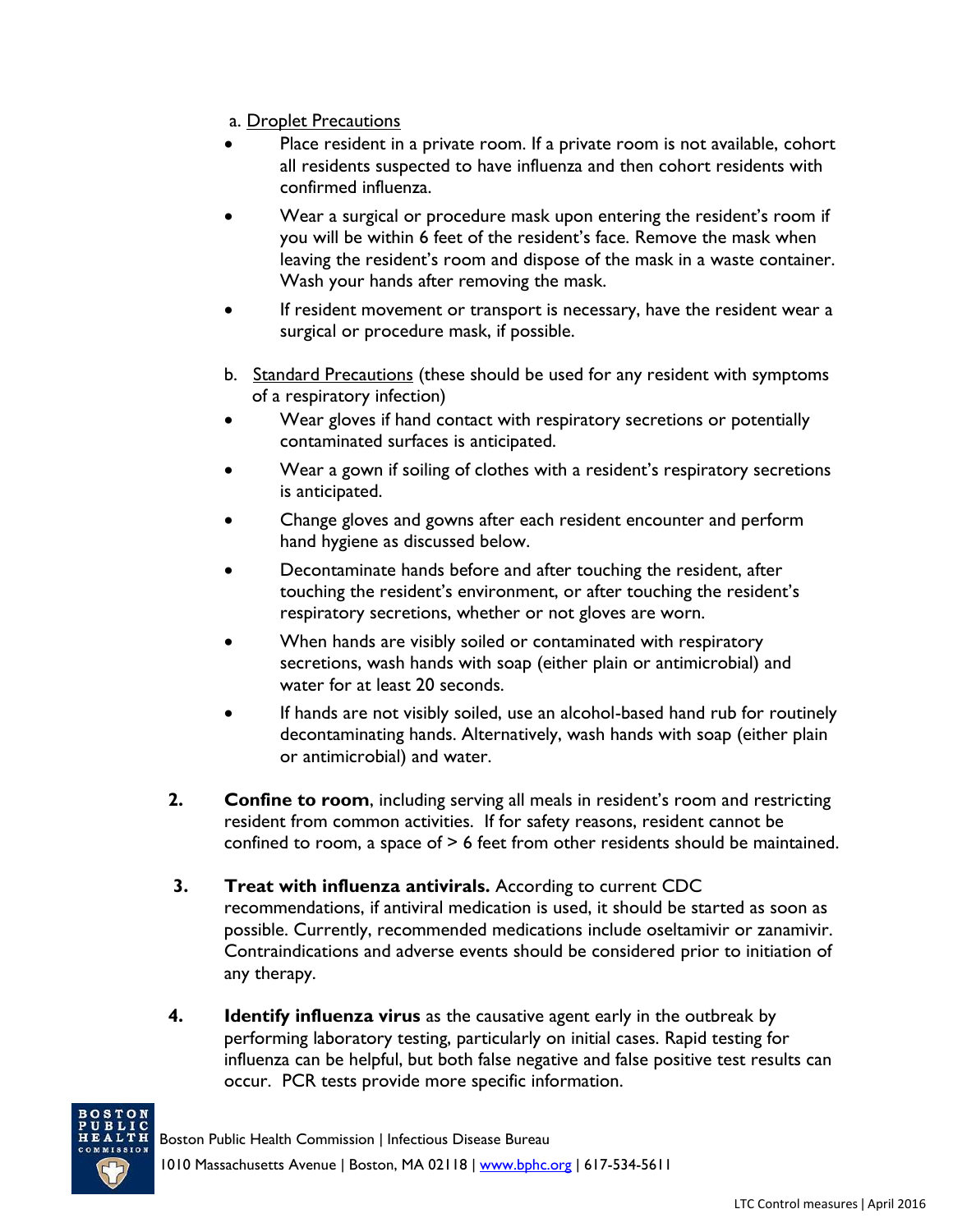#### **B. Asymptomatic residents**

**1. Exposed roommates** of residents who have ILI or lab confirmed influenza, **should be moved to a private room if possible, monitored for symptoms and restricted to room for 4 days** (the incubation period) following the move. If the person is asymptomatic at the end of the 4 day period, person no longer needs to be confined to his/her room.

**If the roommate cannot be moved to a private room**, the roommate should be **confined to their room** including eating in their rooms and restricted from common activities **for 4 days after their last exposure to the case.** A minimum distance of 6 feet between the beds of the ill resident and the roommate should be kept. All restrictions can be lifted at the end of the 7 days after the last exposure if roommate has remained asymptomatic.

- **2. Administer** the current **season's influenza vaccine to all unvaccinated residents** in the facility as per current vaccination recommendations. Pneumococcal vaccine should also be offered as appropriate. Continue to vaccinate new residents as soon as possible after admission to facility.
- **3. Consider antiviral chemoprophylaxis** (oseltamivir or zanamivir) **to all exposed residents** regardless of their immunization status in accordance with the current recommendations. Antiviral chemoprophylaxis should continue for at least 2 weeks, and as long as one week after the last resident case occurred. **Monitor for potential adverse reactions and for symptoms of ILI.**
- **4. For 7 days after the onset of illness in the last case, restrict residents on the affected floors to their own floor.** If more than one resident on the affected floor is symptomatic, do not move residents to other floors, do not admit new residents to the affected floor, and limit visitation.
- **5. If more than one floor is affected**, until the outbreak is over, consider restricting **all residents to their own floor**, postpone all gatherings/celebrations and have residents eat on their own floor.

## **C. Visitors**

- **1. Use signage at entrances** to alert visitors that an outbreak of laboratory confirmed influenza or ILI is occurring within the facility. Those at high risk for complications may wish to defer their visit.
- **2. Screen visitors** upon entry into facility for ILI. Ask symptomatic/sick visitors to postpone their visit until asymptomatic.
- **3. Make available BPHC influenza fact sheets.** Factsheets can be found at [www.bphc.org.](http://www.bphc.org/) Factsheets are available in various languages.